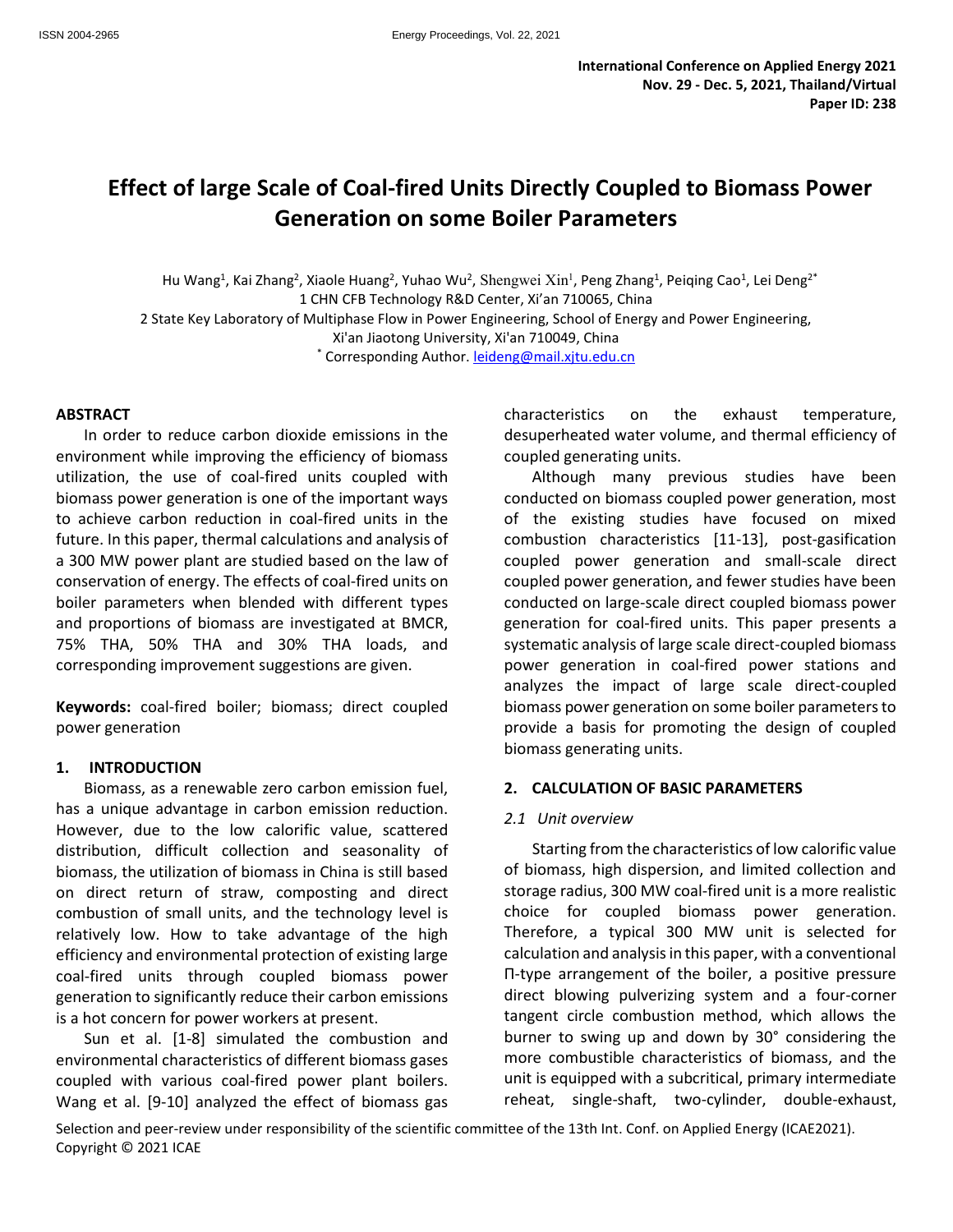reaction, condensing turbine, and the rest of the design parameters are shown in Ref [14].

#### *2.2 Design coal and biomass parameters*

Calculation of coal quality selected from the actual combustion coal, biomass selected from four typical biomass, the specific parameters are shown in Table 1 and Table 2.

Tables 1 and 2 show the coal properties and several operating parameters according to actual operation.

| Table 1 Coal properties |       |                                 |        |  |  |
|-------------------------|-------|---------------------------------|--------|--|--|
| Ingredients             | Count | Ingredients                     | Count  |  |  |
| $w_{\text{ar}}(C)/\%$   | 50.25 | $w_{\text{ar}}(Cl)/\%$          | 0.005  |  |  |
| $W_{\text{ar}}(H)/\%$   | 3.08  | $W_{\text{ar}}(A)/\%$           | 34.56  |  |  |
| $W_{\text{ar}}(O)/\%$   | 4.25  | $w_{\text{ar}}(M)/\%$           | 6.0    |  |  |
| $W_{\text{ar}}(N)/\%$   | 0.93  | $W_{\text{daf}}(V)/\%$          | 27.87  |  |  |
| $w_{t,ar}(S)/\%$        | 0.93  | $Q_{net,ar}/(kJ \cdot kg^{-1})$ | 19 230 |  |  |

| Table 2 Coal properties   |                    |       |        |       |  |  |
|---------------------------|--------------------|-------|--------|-------|--|--|
| Ingredients               | corn straw<br>(YM) | wheat | peanut |       |  |  |
|                           |                    | straw | shells | larch |  |  |
|                           |                    | (XM)  | (HSK)  | (SM)  |  |  |
| $w_{ar}(C)/\%$            | 34.28              | 40.43 | 43.53  | 48.89 |  |  |
| $w_{\text{ar}}(H)/\%$     | 3.36               | 5.06  | 6.54   | 6.19  |  |  |
| $W_{\text{ar}}(O)/\%$     | 35.31              | 36.80 | 34.04  | 36.07 |  |  |
| $w_{\text{ar}}(N)/\%$     | 0.343              | 0.81  | 2.24   | 0.12  |  |  |
| $w_{t,ar}(S)/\%$          | 0.093              | 0.22  | 0.12   | 0.09  |  |  |
| $w_{\text{ar}}(Cl)/\%$    | 0.001              | 0.08  | 0.003  | 0.002 |  |  |
| $w_{\text{ar}}(A)/\%$     | 19.414             | 9.6   | 8.84   | 7.63  |  |  |
| $w_{\text{ar}}(M)/\%$     | 7.20               | 7.0   | 4.69   | 1.01  |  |  |
| $W_{\text{daf}}(V)/\%$    | 82.15              | 81.27 | 78.0   | 75.0  |  |  |
| $Q_{net,ar}/(kJ·kg^{-1})$ | 13 680             | 14730 | 16 280 | 16829 |  |  |

### *2.3 Calculation method*

In this calculation, the boiler thermal calculation calibration software developed by the group of Professor Che Defu of Xi'an Jiaotong University was used, and the accuracy of this software was verified by several engineering examples (boiler capacity of 75 to 2,955 t/h) in major boiler plants. The calculation requires the conversion of raw coal and biomass into new fuel according to the blending mass ratio, and the specific calculation process is described in the literature [15].

### **3. RESULTS AND DISCUSSION**

Boiler thermal calibration calculations were performed for units blended with various mass ratios of biomass at BMCR, 75% THA and 50% THA operating conditions. The thermal calibration calculations were

carried out assuming that the excess air coefficient, solid incomplete combustion heat loss and chemical incomplete combustion heat loss before and after biomass blending were kept constant.

### *3.1 Effect on theoretical combustion temperature*

The effect of blending different biomass on the theoretical combustion temperature of the boiler is shown in Fig 1.







As can be seen from Fig 1, the theoretical combustion temperatures varied from -138.9 to -16.8 °C (corn straw), -43.3 to -4.2 °C (wheat straw), -128.1 to -20.0 °C (peanut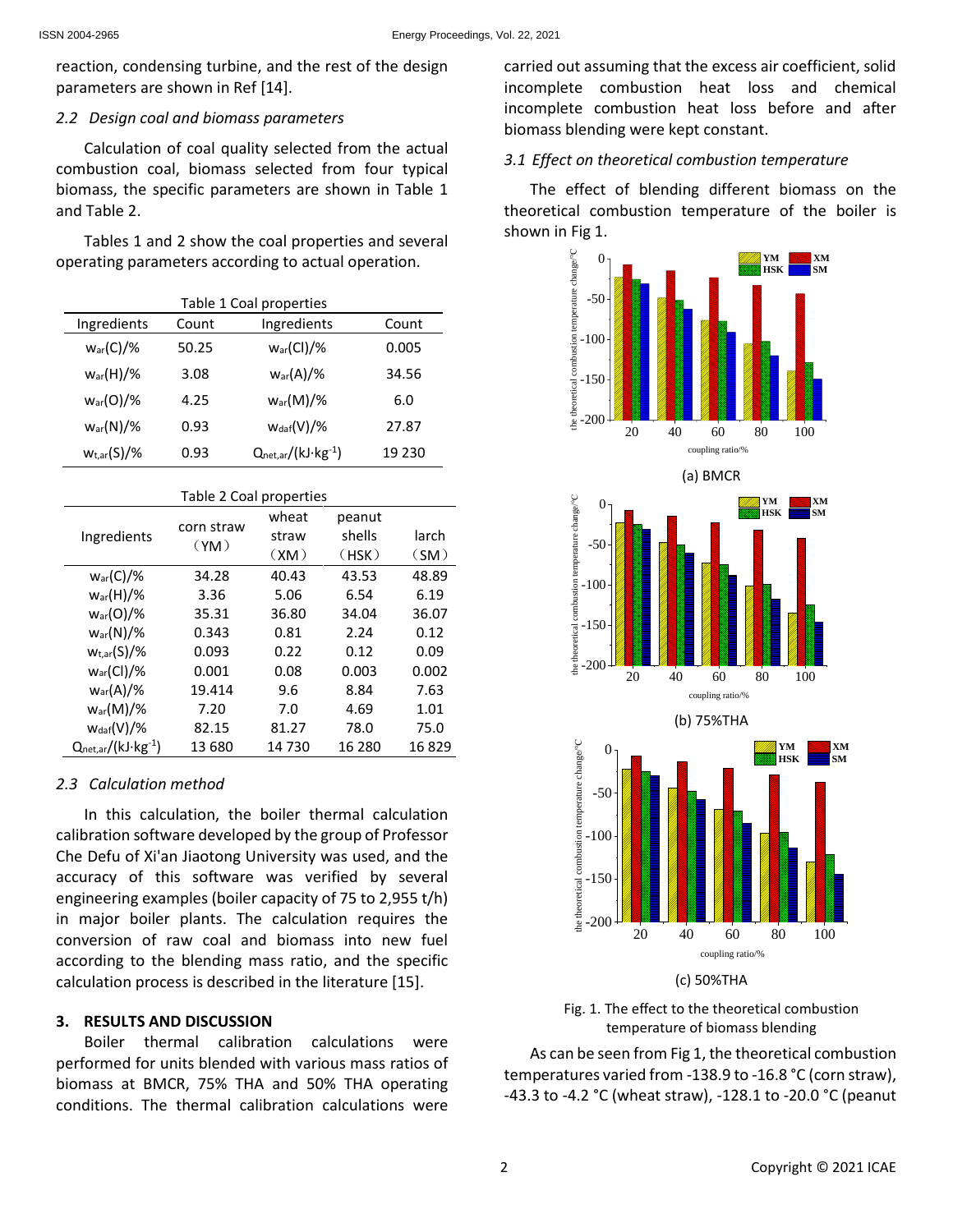shells) and -149.0 to -25.2 °C (larch) for different coupling ratios at full load. The theoretical combustion temperature of flue gas is related to factors such as the calorific value of the fuel, the characteristics of combustion products (quantity, specific heat capacity) and the excess air coefficient. In general, the theoretical combustion temperature decreases with the decrease of the calorific value of the fuel, so it basically shows a linear decrease with the increase of the biomass coupling ratio.

## *3.2 Effect on the flue gas temperature at the furnace*

#### *exit*

The effect of blending different biomass on the flue gas temperature at the furnace exit is shown in Fig 2.

The furnace exit flue gas temperature is influenced by the flame center (burner swing angle) in addition to

the incoming heat, the arrangement of the heating surface in the furnace chamber, and the combustion product characteristics. As can be seen from the Fig 2, the furnace outlet flue gas temperature of three types of biomass blended with wheat straw, peanut shells and larch at BMCR~50% THA load have different increases. This is mainly due to the increase in flame center caused by the need to swing the burner upward to ensure the reheat steam temperature. In the case of corn stover blending, there is no need to adjust the reheat steam temperature by burner swing because of the larger amount of flue gas produced by combustion. The ash melting point of biomass fuel is lower than that of raw coal, so it is extremely unfavorable to the ash slagging on the heated surface after the furnace exit.





#### **4. CONCLUSION**

(1) After the large proportion of direct-coupled biomass power generation, the exhaust temperature of the unit rises and the thermal efficiency of the boiler decreases, and the original heating surface arrangement can basically meet the heat exchange needs.

(2) Because of the high oxygen content of biomass, the theoretical air volume of the fuel after mixed combustion decreases. The original air supply system can meet the requirements of large proportional blending of biomass; however, because the amount of fuel required for the same heat input increases, the induced draft fan needs to be expanded and modified to meet the requirements of large proportional blending of biomass.

### **ACKNOWLEDGEMENT**

The authors acknowledge financial support from Program of CHN Energy Group Guoyuan Power Co., Ltd (No. GSKJ-21-23).

### **REFERENCE**

[1] Sun Qianqian, Liu Yingchun, Qing Shan, et al. Combustion characteristics of pulverized coal-fired biomass gas boiler for 600 MW unit. Thermal Power Generation. 2021;1-6.

[2] Zhang Xiaotao, Duan Fuyuan, Huang Yong, et al. Numerical simulation of coal-fired boiler coupled with biomass gas refiring for 660 MW unit. Thermal Power Generation. 2020;1-7.

[3] Zhang Xiaotao, Huang Yong, Zhao Wei, et al. Numerical simulation of separated combustion exhaust wind backcutting deconvolution in a biomass gas and coal mixed combustion boiler. Thermal Power Generation. 2019;48:23-30.

[4] Xu Haopeng, Ren Shaohui, Shao Jingai, et al. Simulation study of biomass gas mixed with pulverized coal in a hedge boiler. Clean Coal Technology. 2018; 24:61-7.